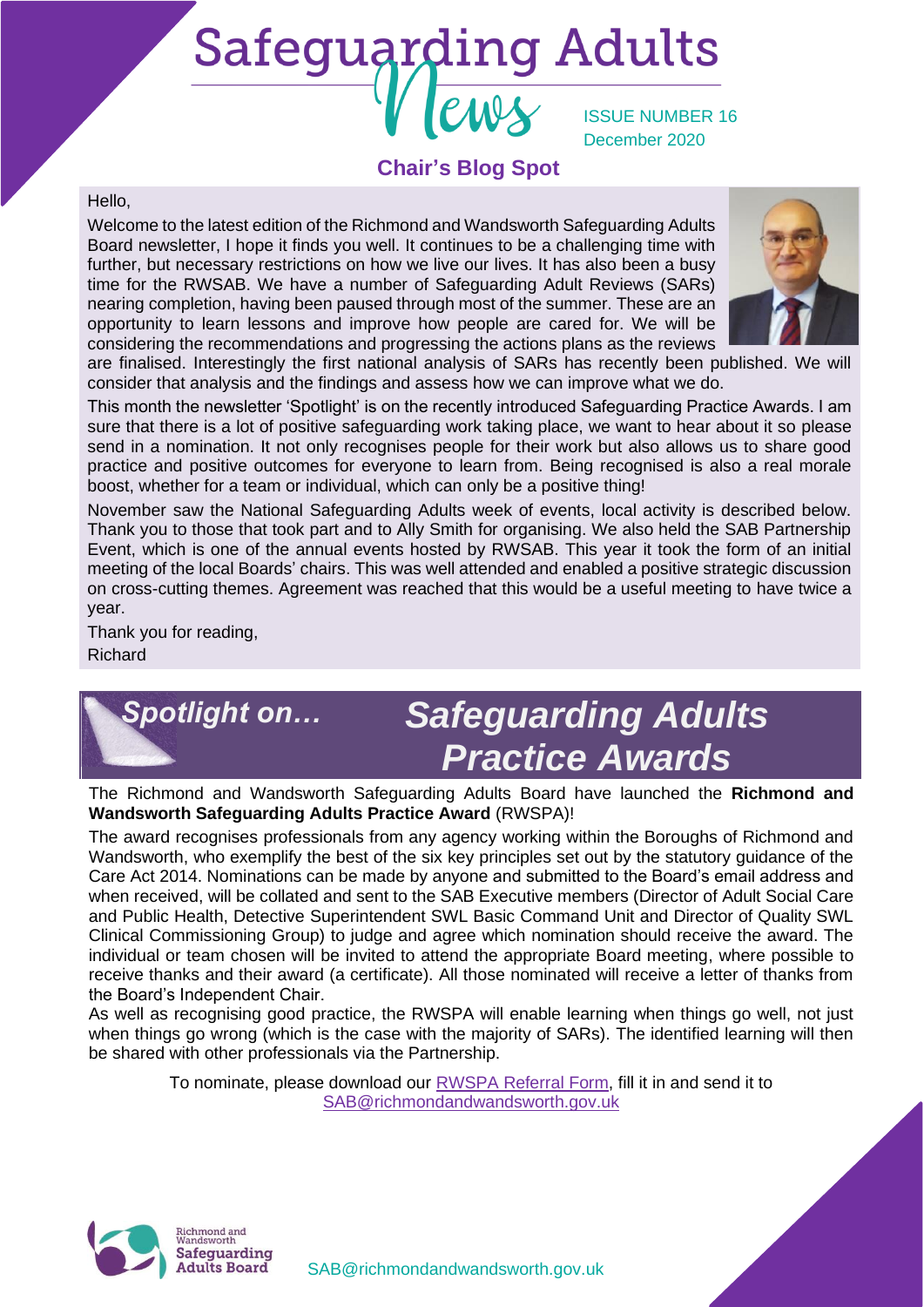# **National Safeguarding Adults Week 2020**

*National Safeguarding Adults Week was observed the week of the 16th Nov and we are pleased that many agencies noted it in various ways. Please read below for some details and updates.*



**RWSAB**

Held its annual Learning Event during National Safeguarding Adults Week, on the topic of **Understanding Legislation** with a focus on Mental Capacity Act (MCA) and MCA & Covid19. It was led by Alex Ruck Keene, a leading expert on Mental Health and Mental Capacity law in the country and it was attended by 48 people – one of the highest attended events we've had! The feedback was overwhelmingly positive, and we are glad colleagues found it useful. The slides from the event are available upon request – please email us at the SAB email address.

Safeguarding Adults Leads across invited all staff to a **range of events** throughout the week about different aspects of safeguarding to help start a nationwide conversation about how we can work together as part of our duty of care to the population we serve, and to each other. Events ranged from 'Meet the South-West London Safeguarding Adults team', 'Cuckooing', 'Understanding Trading Standards and Scams' (ran by Merton Safeguarding Adults Board) to 'Prevent, counter-terrorism, and how to keep safe' (ran by Paul McCann, NHS England's Serious Violent Crime & Contextual Safeguarding lead for London).



**South-West London CCG**

#### The **South West London & St Georges Mental Health NHS Trust** were

South West London and proud to be able to convene their second annual **conference on St George's Mental Health Domestic Violence and Abuse – Ending the Silence**, which ran online **NHS Trust** across two morning sessions. It included:

- focus on how Domestic Homicide Reviews are understood, operated and are used.
- $\triangleright$  important presentations on support for deaf victims of domestic abuse;
- ➢ an overview of a programme for perpetrators of domestic abuse.
- a case study for discussion to highlight the key role of Independent Domestic Violence Advocate services.
- $\triangleright$  essential guide to the recording of domestic violence issues on clinical records and insights into role of the Local Authority Designated Officer.
- Police Community Safety Unit gave an invaluable outline of their roles and responsibilities.

The Trust would like to thank all the contributors and attendees for their ongoing commitment to addressing this deeply troubling topic and look forward to seeing all again next year.

The Trust also circulated other information and learning opportunities:

- ➢ an e-learning on 'First Responders';
- $\triangleright$  County Lines 'Child W' a case study;
- The latest edition of the Metropolitan Police 'Little Book of Big Scams';
- ➢ The presentation on the Steven Hoskin case as the key themes identified are still valid (Information sharing and joint working; Partnership working; Legal literacy).
- ➢ Focus on some of the key learning from Safeguarding Adult Reviews (SAR) supplemented by an invitation to staff to join the SCIE SAR Library. 7-minute briefings on recent tragedies were distributed to all.

The Home Office launch of the 'Act Early' campaign was disseminated to all staff with a reminder on the risks of radicalisation.

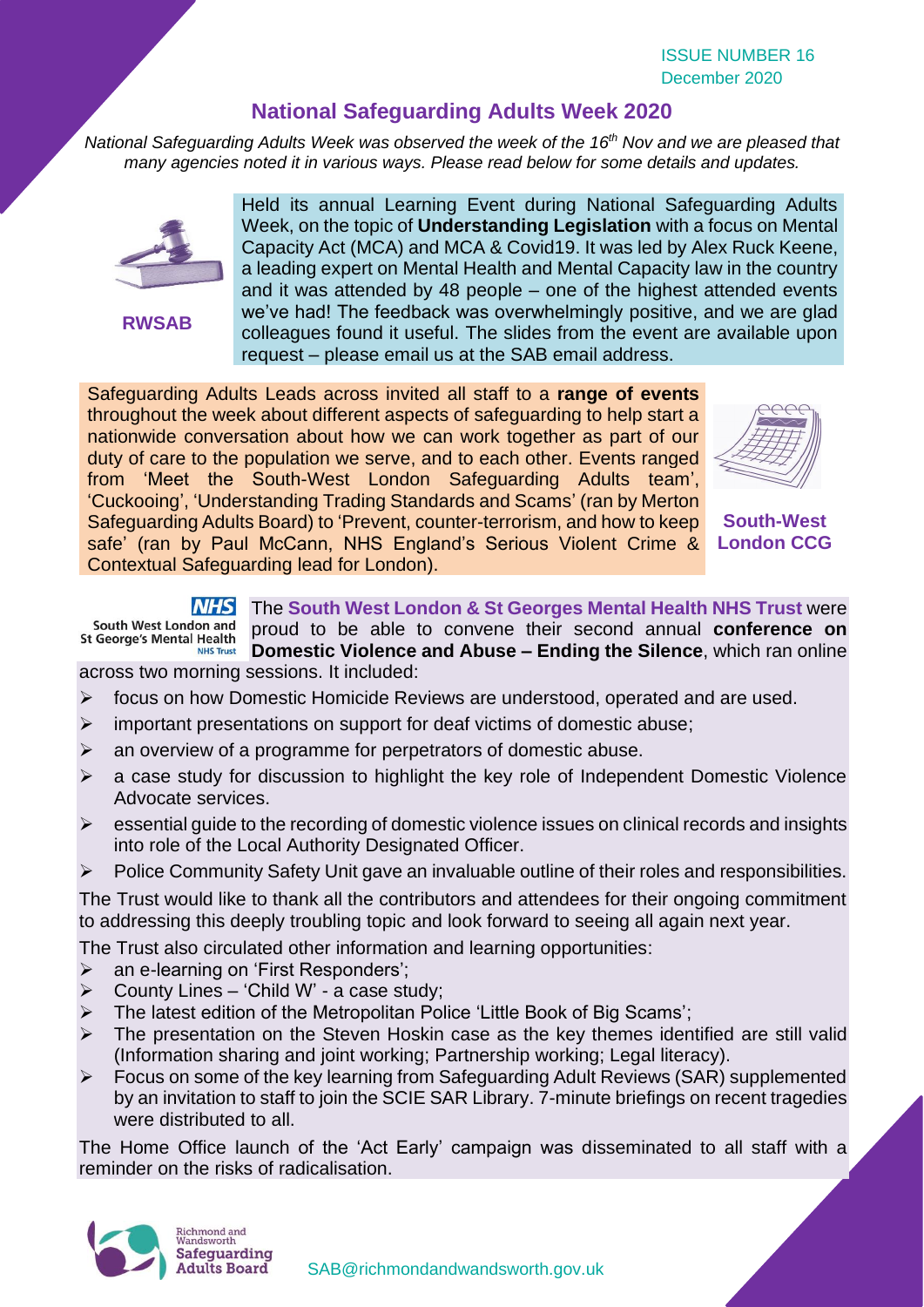

**RHP** joined in the National Adult Safeguarding campaign to improve recognising and reporting of abuse by posting daily themes covering the key definitions of abuse on their internal and external social media with links to e-Learning and best practice, and in addition delivered three interactive workshops on the following topics:

- ➢ Cuckooing, modern slavery and county lines
- ➢ Financial abuse
- Self-neglect and hoarding

Approximately 70-80 employees joined each workshop to improve awareness and learn more about the key topics, including how this impacts their customers/RHP through case studies, how to recognise and report abuse and more importantly how we can stop the abuse. All the session were fully engaged where employees could and did feel comfortable to ask questions and share experiences.

The outcome was that RHP are more confident that everyone knows the role they can play in helping to prevent abuse.

The feedback was extremely positive, and all participants rated the workshops either valuable or very valuable. The content, engagement and participation was brilliant, and it was great to see so many different teams across the business fully engage and support all the events.

Following this event, RHP met separately with key partners Mears and out of hours management team and adapted the workshops for them as they are a key player in seeing abuse and how they should report it.

RHP have also revised our safeguarding learning and this is currently being rolled out through December '20 and January '21.

A number of senior RHP managers responsible for safeguarding attended the RWSAB's Understanding Legislation event. We all found the event very informative and the case studies helped with the understanding. In particular the mental health act understanding and although as housing professionals we are not medically trained this event provided us with valuable insight and understanding and how we can use this learning in our day to day roles to support our customers and the choices they make.

## **Where to find help if you are struggling as a result of Covid-19**

#### **New online guide for those needing help**

[Richmond](https://www.richmond.gov.uk/i_need_help) [Wandsworth](https://www.wandsworth.gov.uk/health-and-social-care/public-health/coronavirus/where-can-i-find-help-or-support/)

**High-tech help to keep people connected** [Richmond](https://www.richmond.gov.uk/council/news/press_office/older_news/press_releases_november_2020/care_technology_helping_vulnerable_residents) [Wandsworth](https://www.wandsworth.gov.uk/news/news-nov-2020/high-tech-help-to-keep-people-connected/)

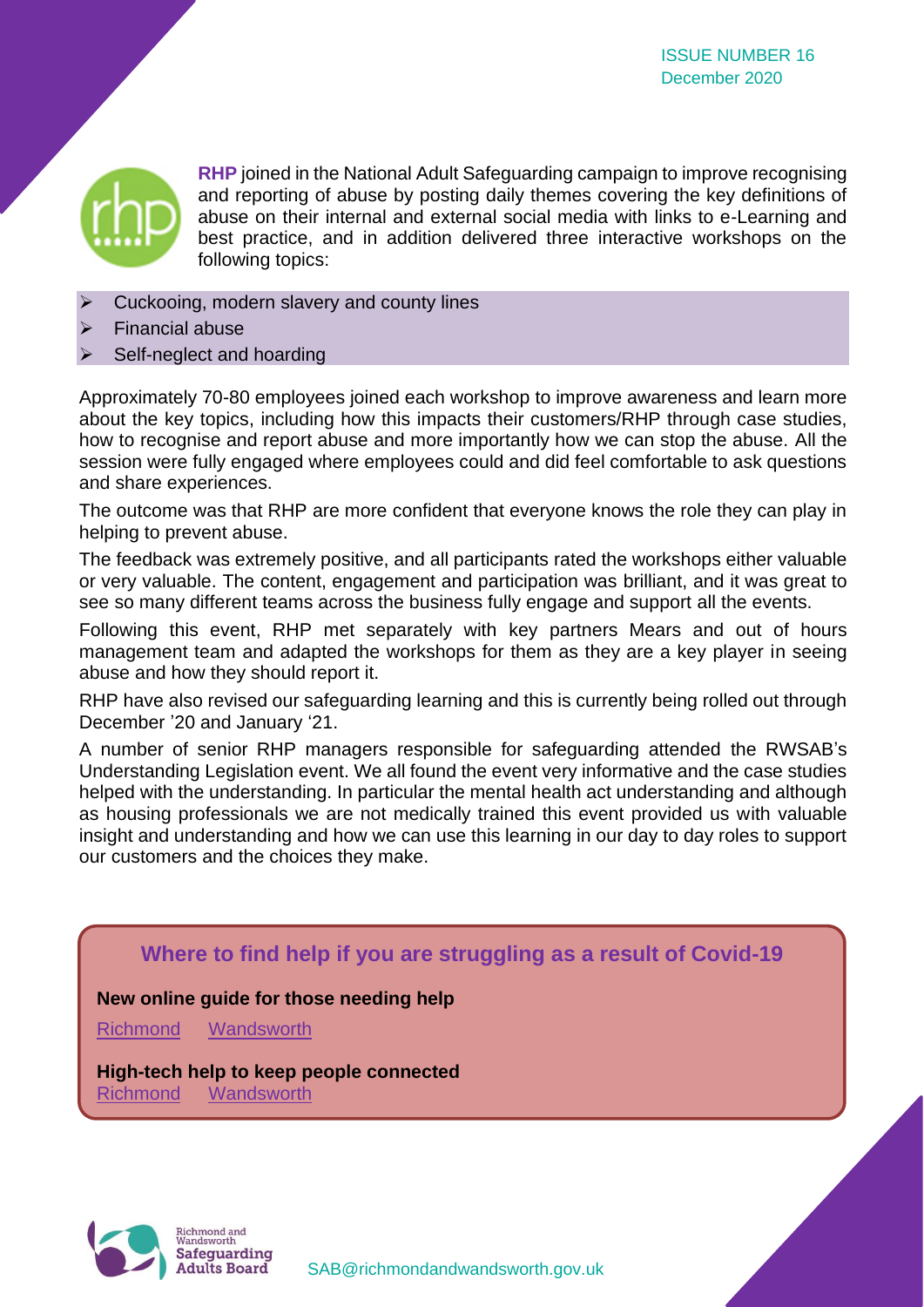#### **London Fire Brigade update**

- ➢ **Fire Safety training to Housing Officers and Adult Social Services staff** Oct-Dec 2020 – Borough Officers have provided five 1.5-hour MS Teams sessions have been delivered so far, with 3 more scheduled in the New Year. The training comprises of a presentation to the attendees focusing on the borough's more vulnerable residents that are statistically at greater risk of injury or death from accidental fires in their own homes. A Q & A session follows to enable discussion on the key messages. Approximately 60 Local Authority staff have had the training already.
- **Met Police BCU training** days presentation training designed to help the attendees recognise which residents are more vulnerable to fires due to a number of common indicators that are frequently present. These indicators can often be spotted when visiting the homes of the individuals. Early identification and referral to the LFB enable them to then carry out a Home Fire Safety Visit, giving advice and if necessary fitting smoke detectors. Three 1-hour sessions have been delivered so far, with approximately 45 Police Officers and staff attending
- ➢ Throughout the pandemic LFB Crews have **assisted with foodbank deliveries** to vulnerable residents. LFB Wandsworth are also this week assisting with "Operation Christmas Cheer" organised by Wandsworth Age Uk to deliver goodie bags to isolated older people in the borough.

# **Survey on the effectiveness of the RWSAB**

We ask all members to fill in [this Survey on the effectiveness of the RWSAB,](https://www.smartsurvey.co.uk/s/IMON3F/) which was originally circulated with the AGM papers. We've only had a few responses and think it is important to get more views from the wider Partnership. Thank you!

#### **Learning Disability Mortality Reviews (LeDeR) update**

We would like to acknowledge The South-West London Clinical Commissioning Group, who has an excellent performance level for the completion of LeDeR reviews not only in London, but across the country. This is recognising the good work we are all doing collaboratively in South-West London to learn and improve services for people with a Learning Disability.

An update on the Learning Disability Mortality Reviews from the University of Bristol, who lead this programme, has a summary of findings on 50 cases of Deaths from COVID-19 reviewed as part of the LeDeR programme. The short paper describes key information relating to 50 people with learning disabilities whose death has been attributed to COVID19 and will be shared with partners via email.